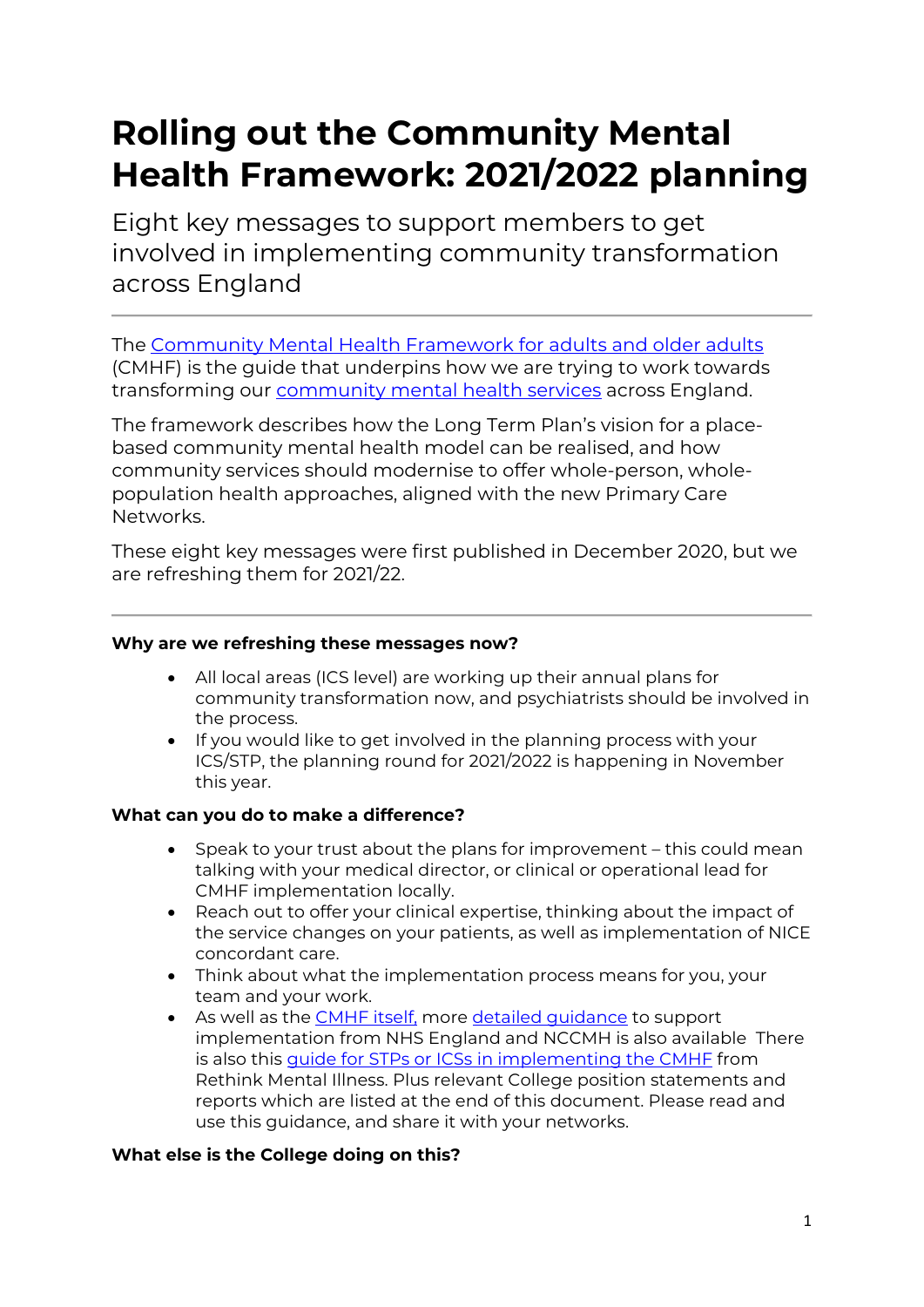• We are also focusing on the CMHF through a new College initiative we have set up called the College Engagement Network. This network is helping us to work more closely on policy issues with our members at a local and regional level. For more information on the College Engagement Network, or on the CMHF, please contact: rosanna.flury@rcpsych.ac.uk

# **Eight key messages: community transformation in England**

### 1. **The framework is whole system**

Changes will mean finding new ways to work across primary, secondary and community services within the NHS, and with many other partners outside the NHS.

It is intended to improve care across the whole spectrum of mental health problems, importantly including those with the most severe and complex illness, and particularly those who currently fall through the cracks. This will require an ambitious change in how care is provided in all local areas in England, and will require new collaborative working, and planning for care across both local and wider footprints.

The key for the framework is to ensure collaboration and seamless working with mental health trusts, primary care and primary care networks, voluntary community and social enterprise (VCSE) colleagues, housing, social care, acute care trusts and all the other services that are essential to supporting our patients.

### **2. Support, care and treatment based on complexity**

The framework advocates a flexible structure for the delivery of services, accommodating people's changing needs over time. It uses the term 'complexity' to capture the different requirements for services that people with mental health problems may have, ranging from 'less complex' to 'complex' and to 'more complex'. It also uses the term to inform the development, structure and delivery of services required to meet problems of differing complexity.

The terms 'less complex', 'complex' and 'more complex' are not intended to be fixed categories or long-term labels – people may move between levels of complexity as their needs change.

The framework defines complexity as cumulative, and based on the following factors: 1) nature, duration and severity of mental health problems (including comorbidity and neurodevelopmental disorders) 2) co-occurring drug and alcohol-use disorders 3) problems associated with ageing, such as frailty 4) nature, duration and severity of coexisting physical health problems 5) availability and quality of personal and social support and networks 6) associated functional impairment 7) effectiveness of current or past treatment and support 8) services' ability to engage with people and be accessible.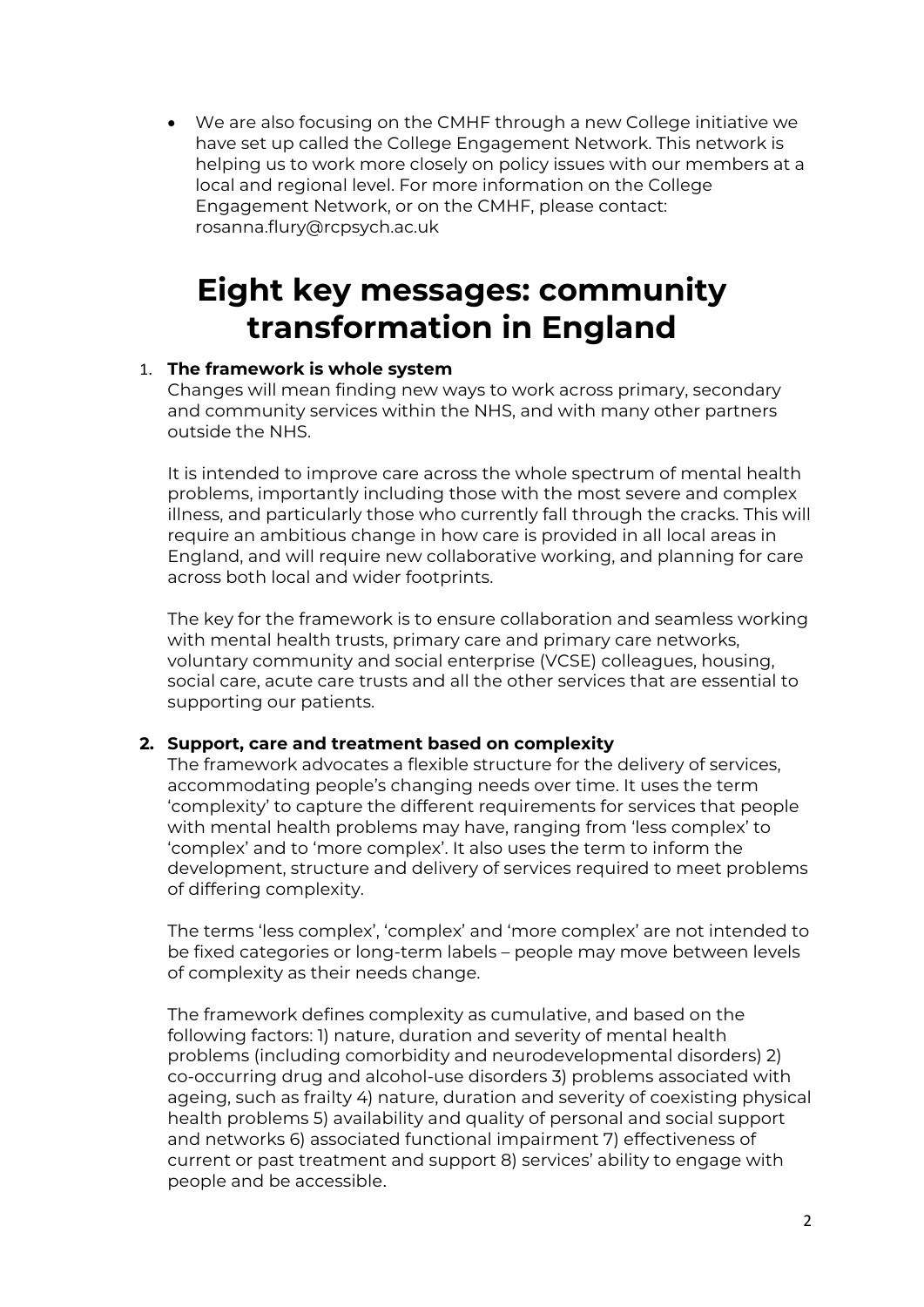#### **3. Better serving those with complex needs and bringing together specialist services**

These services should be delivered mainly by specialist multi-disciplinary teams who operate on a wider footprint than a primary care network and are included as a critical to planning and delivery. In particular these services should cater for those with complex needs including a diagnosis of personality disorder, eating disorders, those with dual or multiple diagnosis and those with mental health rehabilitation needs. Implementing the CMHF will require careful thinking on developing new pathways with specialist services.

For example, each locality should have an adequately staffed and resourced specialist community mental health rehabilitation team to deliver and co-ordinate appropriate NICE concordant treatment. These teams should care for people with complex psychosis living in health and social care funded placements in supported accommodation, in particular for those in 24 hour staffed supported accommodation.

There should also be resourcing for specialist community eating disorder teams, who can provide timely and NICE concordant treatment and care. Eating disorder teams should work closely with physical healthcare, trauma, and drug and alcohol services, and have timely access to psychological therapies through collaboration and joint working. These teams should also work together where needed, for example in the case of rehabilitation for patients with severe and chronic anorexia nervosa.

#### **4. Supporting high quality, NICE concordant care**

We can use this framework as an opportunity to help support high quality care for patients by ensuring wider implementation of NICE guidance, and highlighting its importance in planning for services.

The framework highlights the need for the provision of NICErecommended psychological therapies to be seen as critical in ensuring that adults and older adults with severe mental illnesses can access evidence-based care in a timely manner within this new community-based mental health offer.

There are also many guidelines that are relevant in this context, including: NG53, [CG136,](https://eur01.safelinks.protection.outlook.com/?url=https%3A%2F%2Fwww.nice.org.uk%2Fguidance%2Fcg136&data=04%7C01%7CRosanna.Flury%40rcpsych.ac.uk%7C75a0a91fd1d747fb37b408d892333937%7C75aac48a29ab4230adac69d3e7ed3e77%7C1%7C1%7C637420096545941412%7CUnknown%7CTWFpbGZsb3d8eyJWIjoiMC4wLjAwMDAiLCJQIjoiV2luMzIiLCJBTiI6Ik1haWwiLCJXVCI6Mn0%3D%7C1000&sdata=NWCc3bQfBF%2BeWxOVniwDHvSfuWFOqpR8xNr%2FJ2Hiz0w%3D&reserved=0) [NG181,](https://eur01.safelinks.protection.outlook.com/?url=https%3A%2F%2Fwww.nice.org.uk%2Fguidance%2Fng181&data=04%7C01%7CRosanna.Flury%40rcpsych.ac.uk%7C75a0a91fd1d747fb37b408d892333937%7C75aac48a29ab4230adac69d3e7ed3e77%7C1%7C1%7C637420096545941412%7CUnknown%7CTWFpbGZsb3d8eyJWIjoiMC4wLjAwMDAiLCJQIjoiV2luMzIiLCJBTiI6Ik1haWwiLCJXVCI6Mn0%3D%7C1000&sdata=j7qRfPcK6q%2F7XGVFTJc2trdXAl%2B%2BwwfOWvnC0U6IQHU%3D&reserved=0) [CG178,](https://www.nice.org.uk/guidance/CG178) [CG78,](https://www.nice.org.uk/guidance/cg78) [NG181,](https://www.nice.org.uk/guidance/ng181) [NG69](https://www.nice.org.uk/guidance/ng69)

#### **5. Understanding the needs of our local population**

The CMHF focuses on understanding needs within the local population at its core. Although data isn't always available there are valuable sources of information that can be assessed easily by clinicians such as NHS Benchmarking data, Public Health JSNA, and CQC area data profiles.

We should think creatively to understand the needs of our population and co-produce service design with them, ensuring we're targeting support to serve them adequately and meet their needs. The [AMHE tool](https://www.rcpsych.ac.uk/improving-care/nccmh/care-pathways/advancing-mental-health-equality) can also help support in identifying needs and advancing mental health equalities, including [age inequalities](https://www.rcpsych.ac.uk/docs/default-source/improving-care/better-mh-policy/college-reports/college-report-cr221.pdf?sfvrsn=bef8f65d_2)**.**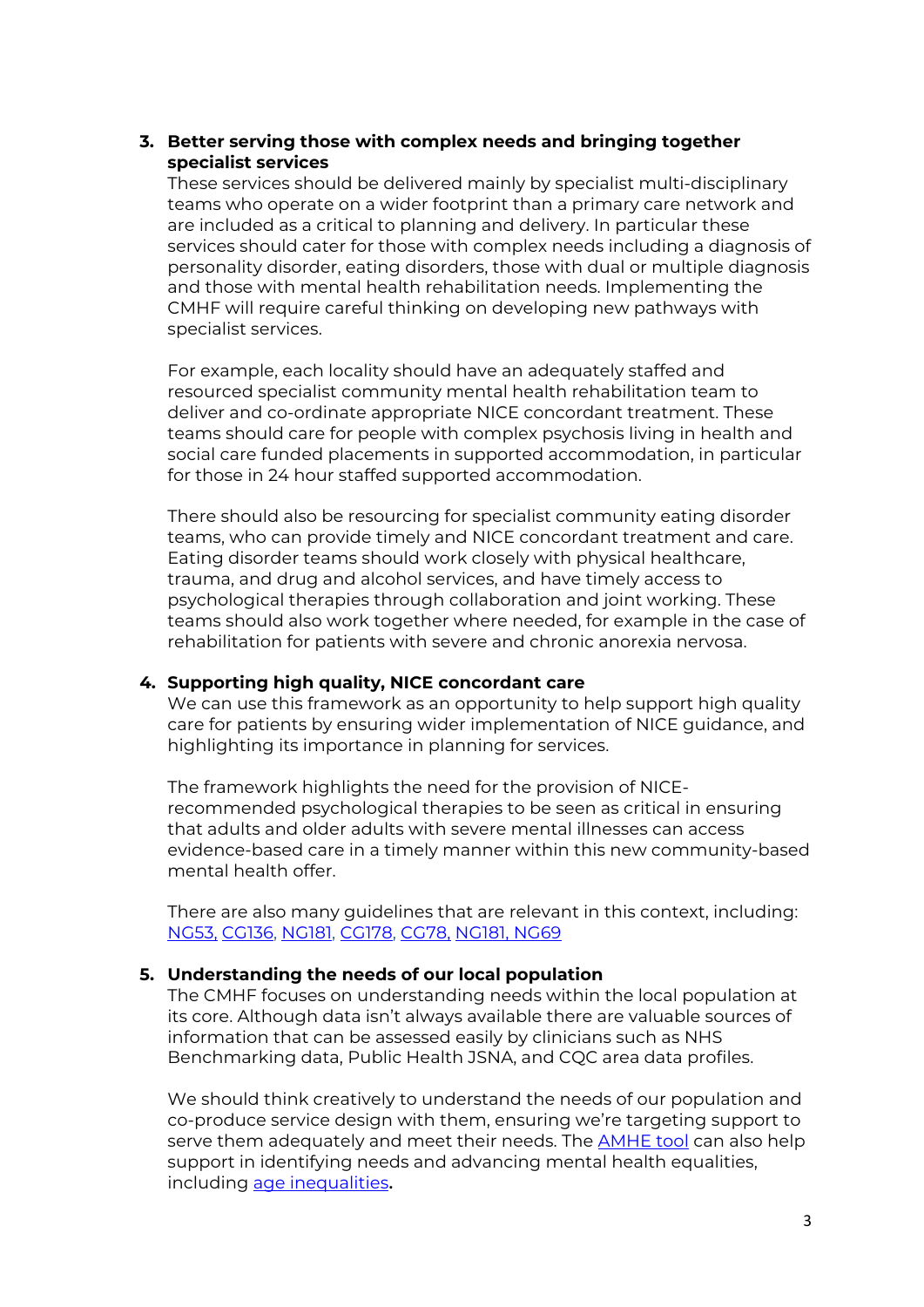## **6. Making the most of the new roles in the system and building relationships with new teams**

New roles are being recruited to help support us in secondary and primary care, for example peer support workers, social prescribing link workers/community connectors, and mental health practitioners. We also need to be prepared to forge close working relationships with colleagues in other services and organisations.

For example, enabling stronger links with primary care to help ensure physical health checks for those with SMI and provide timely support for GPs in managing people with complex problems. Or, in managing [transitions](https://www.rcpsych.ac.uk/docs/default-source/improving-care/better-mh-policy/college-reports/cr218.pdf) between services. It is expected that these workers can support patients across all levels of complexity with the appropriate levels of support

### **7. Thinking about process, access and outcomes**

We can think of the CMHF in terms of process, access and outcomes.

Process focuses on the practical steps to forge new models of care, for example working with GPs or the VCSE sector. Access focuses on who we're helping and how we're ensuring access to services, for example for vulnerable groups such as those with complex needs. Outcomes focuses on what we want to see changing and what outcomes we should be seeing to know if new models are working.

**8. Making use of lessons from the CMHF early implementer pilot sites** There were 12 early implementer sites who began implementing the framework before other areas. They can be found [here.](https://www.england.nhs.uk/mental-health/adults/cmhs/) Insight and good practice sharing on how they've been working to implement the framework and new models of care can be found [here.](https://www.rethink.org/aboutus/what-we-do/somerset-recovery-wellbeing-alliance/)

### **Relevant College reports and position statements:**

- [Why QI? A guide to quality improvement \(rcpsych.ac.uk\)](https://www.rcpsych.ac.uk/docs/default-source/members/faculties/general-adult-psychiatry/general-adult-gapqibooklet.pdf?sfvrsn=6224c536_4)
- [Services for people diagnosable with personality disorder \(PS01/20\)](https://www.rcpsych.ac.uk/docs/default-source/improving-care/better-mh-policy/position-statements/ps01_20.pdf?sfvrsn=85af7fbc_2)  [\(rcpsych.ac.uk\)](https://www.rcpsych.ac.uk/docs/default-source/improving-care/better-mh-policy/position-statements/ps01_20.pdf?sfvrsn=85af7fbc_2)
- [Frailty: Ensuring the best outcomes for frail older people \(PS02/20\)](https://www.rcpsych.ac.uk/docs/default-source/improving-care/better-mh-policy/position-statements/ps02_20.pdf?sfvrsn=65bb8710_2)  [\(rcpsych.ac.uk\)](https://www.rcpsych.ac.uk/docs/default-source/improving-care/better-mh-policy/position-statements/ps02_20.pdf?sfvrsn=65bb8710_2)
- [Caring for the whole person CR222 | Royal College of Psychiatrists](https://www.rcpsych.ac.uk/improving-care/campaigning-for-better-mental-health-policy/college-reports/2019-college-reports/cr222)  [\(rcpsych.ac.uk\)](https://www.rcpsych.ac.uk/improving-care/campaigning-for-better-mental-health-policy/college-reports/2019-college-reports/cr222)
- [CR218: Bridges not walls: Good practice guidance for transition and](https://www.rcpsych.ac.uk/improving-care/campaigning-for-better-mental-health-policy/college-reports/2019-college-reports/bridges-not-walls-good-practice-guidance-for-transition-and-cooperation-between-mental-health-services-for-older-patients-(cr218-may-2019))  [cooperation between mental health services for older patients](https://www.rcpsych.ac.uk/improving-care/campaigning-for-better-mental-health-policy/college-reports/2019-college-reports/bridges-not-walls-good-practice-guidance-for-transition-and-cooperation-between-mental-health-services-for-older-patients-(cr218-may-2019))  [\(rcpsych.ac.uk\)](https://www.rcpsych.ac.uk/improving-care/campaigning-for-better-mental-health-policy/college-reports/2019-college-reports/bridges-not-walls-good-practice-guidance-for-transition-and-cooperation-between-mental-health-services-for-older-patients-(cr218-may-2019))
- [CR221: Suffering in silence: age inequality in older people's mental health](https://www.rcpsych.ac.uk/improving-care/campaigning-for-better-mental-health-policy/college-reports/cr221)  [care \(rcpsych.ac.uk\)](https://www.rcpsych.ac.uk/improving-care/campaigning-for-better-mental-health-policy/college-reports/cr221)
- [Improving core skills and](https://www.rcpsych.ac.uk/docs/default-source/improving-care/better-mh-policy/position-statements/ps04_20.pdf?sfvrsn=6c927307_2) competence in risk assessment and management [of people with eating disorders: What all doctors need to](https://www.rcpsych.ac.uk/docs/default-source/improving-care/better-mh-policy/position-statements/ps04_20.pdf?sfvrsn=6c927307_2)  [know \(PS04/20\) \(rcpsych.ac.uk\)](https://www.rcpsych.ac.uk/docs/default-source/improving-care/better-mh-policy/position-statements/ps04_20.pdf?sfvrsn=6c927307_2)
- [Early intervention for eating disorders \(PS03/19\) \(rcpsych.ac.uk\)](https://www.rcpsych.ac.uk/docs/default-source/improving-care/better-mh-policy/position-statements/ps03_19.pdf?sfvrsn=b1283556_2)